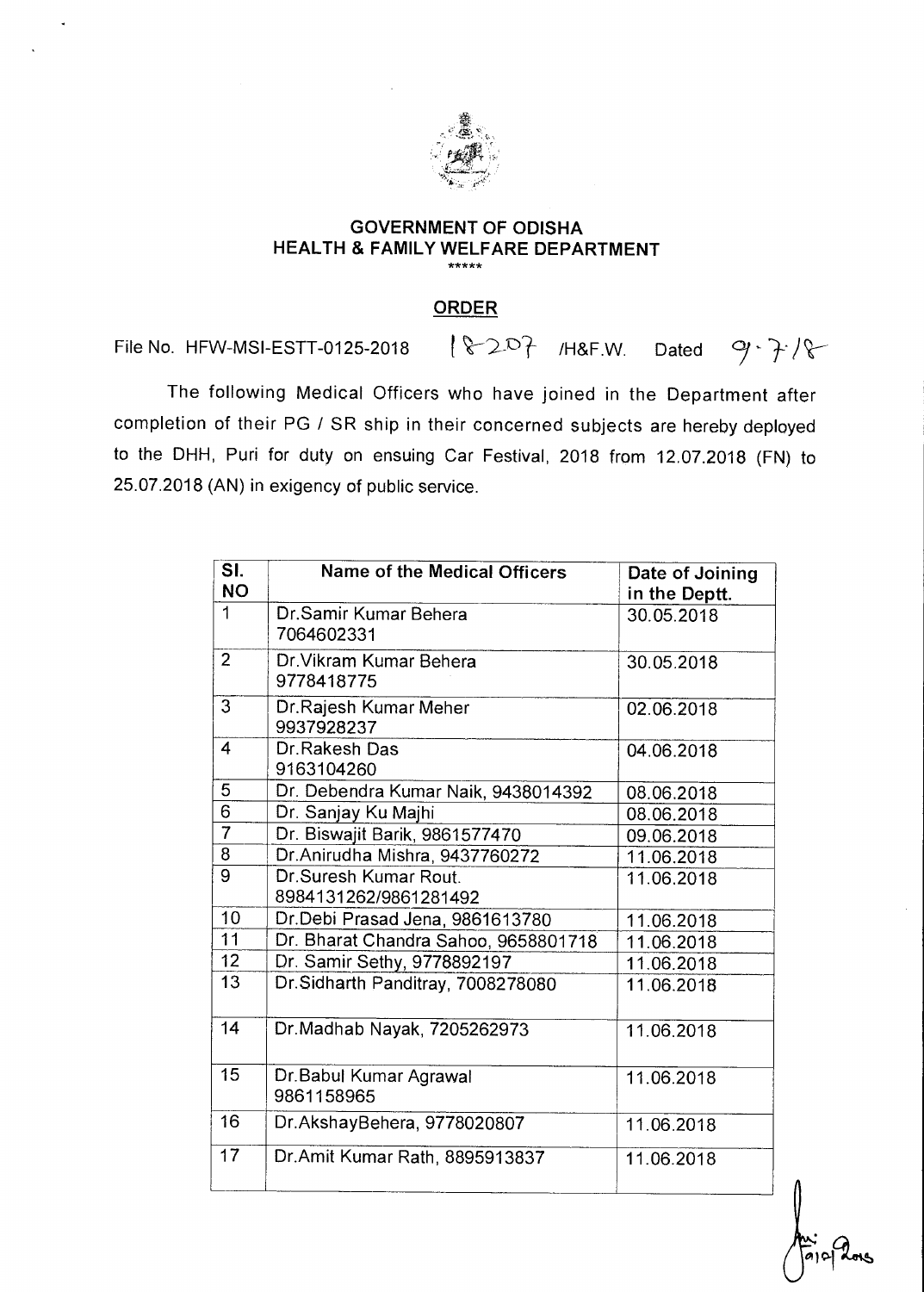| 18 | Dr.Saradbrata Mishra                           | 11.06.2018 |
|----|------------------------------------------------|------------|
| 19 | Dr.Dharbind Kumar Jha, 7008462754              | 11.06.2018 |
| 20 | Dr. Debidutta Nayak, 9778546075                | 12.06.2018 |
| 21 | Subhranshu Sekher Dhal, 9861726493             | 12.06.2018 |
| 22 | Dr.Nawed Momin, 9437103076                     | 12.06.2018 |
| 23 | Dr. Pravin Kumar Dash<br>8763666659/7008815257 | 12.06.2018 |
| 24 | Dr. Satya Narayan Mallik , 7008181584          | 12.06.2018 |
| 25 | Dr.Jayamohan Mishra, 8984744104                | 12.06.2018 |
| 26 | Dr.Umakanta Malik, 7504701462                  | 12.06.2018 |
| 27 | Dr.Fakir Mohan Sahum, 8895513340               | 12.06.2018 |
| 28 | Dr.Pravin Kumar Mishra, No.9861068124          | 13.06.2018 |
| 29 | Dr. Karunakar Das, 9861889225                  | 13.06.2018 |
|    |                                                |            |

| SI.<br><b>NO</b> | Name of the<br><b>Specialists</b>                 | <b>Discipline</b>     | Date of Joining<br>in the Deptt. |
|------------------|---------------------------------------------------|-----------------------|----------------------------------|
| 1                | Dr.Satya Prakash Dora<br>7077896672               | General<br>Medicine   | 18.06.2018                       |
| $\overline{2}$   | Dr. Kumar Bismaya<br>7205142590/<br>7008959697    | General<br>Medicine   | 19.06.2018                       |
| 3                | Dr.Sridhar Panda                                  | Medicine              | 26.06.2018                       |
| 4                | Dr.Deepak Kumar Naik<br>7978455201<br>/9437252806 | General<br>Medicine   | 29.06.2018                       |
| 5                | Dr.Nilakanta Tah<br>9938188933                    | Medicine              | 29.06.2018                       |
| 6                | Dr.Sankarsan Das<br>8763079103/<br>7008433306     | Medicine              | 30.06.2018                       |
| $\overline{7}$   | Dr. Mrunmaya Ricky<br>Jena, 9437014815            | Medicine              | 30.06.2018                       |
| 8                | Dr.Manoranjan<br>Panigrahi, 8018057358            | Pulmonary<br>Medicine | 30.06.2018                       |

 $\Sigma_{\rm{eff}}$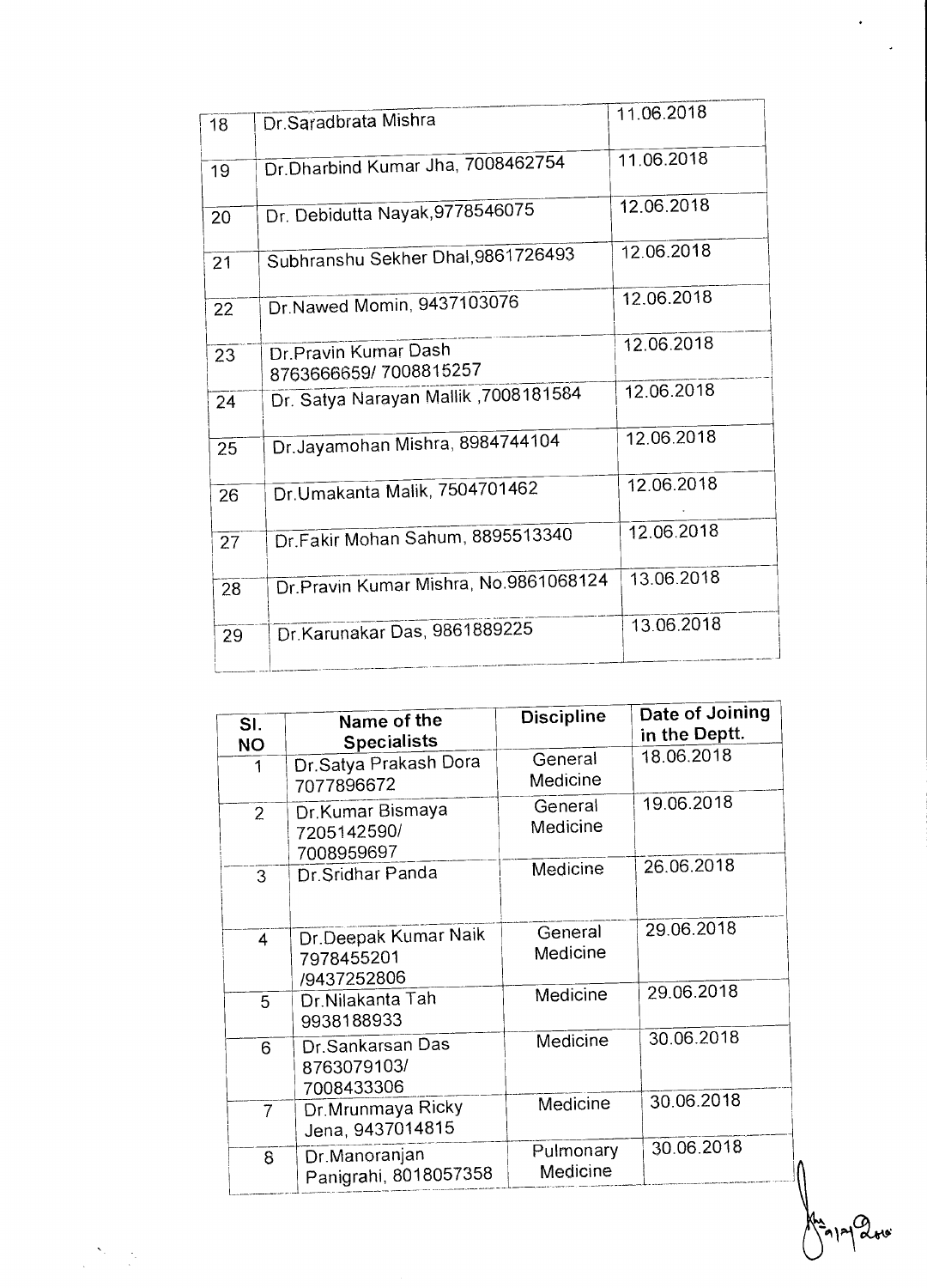| 9  | Dr. Srinibas Meher<br>9861009907                         | General<br>Medicine | 30.06.2018 |
|----|----------------------------------------------------------|---------------------|------------|
| 10 | Dr. Tushar Kantee<br><b>Behera</b><br>7008814583         | General<br>Medicine | 30.06.2018 |
| 11 | Dr.Rakesh Jena<br>9692182509                             | General<br>Medicine | 01.07.2018 |
| 12 | Dr.Hemanta Kumar<br>Meher<br>7008429532                  | General<br>Medicine | 01.07.2018 |
| 13 | Dr.Narayana Behera<br>9439336889                         | General<br>Medicine | 02.07.2018 |
| 14 | Dr.Sailendra Nath<br>Singh, 9178633747                   | General<br>Medicine | 02.07.2018 |
| 15 | Dr. Deepak Kumar<br>Swain                                | General<br>Medicine | 02.07.2018 |
| 16 | Dr.Basudev Murmu,<br>9439299269                          | General<br>Medicine | 03.07.2018 |
| 17 | Dr.Manabhanjan<br><b>Bhimasingh Kanhar</b><br>9437306923 | General<br>Surgery  | 18.06.2018 |
| 18 | Dr.Haramohan Barik<br>7008692114/<br>9439057833          | General<br>Surgery  | 29.06.2018 |
| 19 | Dr. Tapan Kumar Malla<br>9439834669                      | General<br>Surgery  | 30.06.2018 |
| 20 | Dr.S.B.Srinibash<br>9439718719/<br>7008390450            | General<br>Surgery  | 01.07.2018 |
| 21 | Dr. Biswajit Sahu,<br>7978517586                         | General<br>Surgery  | 01.07.2018 |
| 22 | Dr.Santosh Kumar<br>Behera,<br>9938170353                | General<br>Surgery  | 01.07.2018 |
| 23 | Dr. Jyoti Ranjan<br>Pradhan,<br>9439823258               | General<br>Surgery  | 01.07.2018 |
| 24 | Dr. Sunil Sahu,<br>9777523919                            | General<br>Surgery  | 02.07.2018 |
| 25 | Dr. Kishore Kumar<br>Behera,<br>9437716070               | General<br>Surgery  | 02.07.2018 |
| 26 | Dr. Satyaranjan Mallick<br>9937185357                    | Paediatrics         | 29.06.2018 |
| 27 | Dr.Chandra Sekher<br>Patra, 9437875836                   | Pediatric           | 30.06.2018 |
| 28 | Dr.Lord Bikramjit<br>Routray<br>9861226243               | Paediatrics         | 30.06.2018 |

 $\hat{\mathcal{A}}$ 

Mangland

 $\frac{1}{\sqrt{2\pi}}\sum_{i=1}^{n} \frac{1}{i\omega_i} \left(\frac{1}{\omega_i}\right)^2$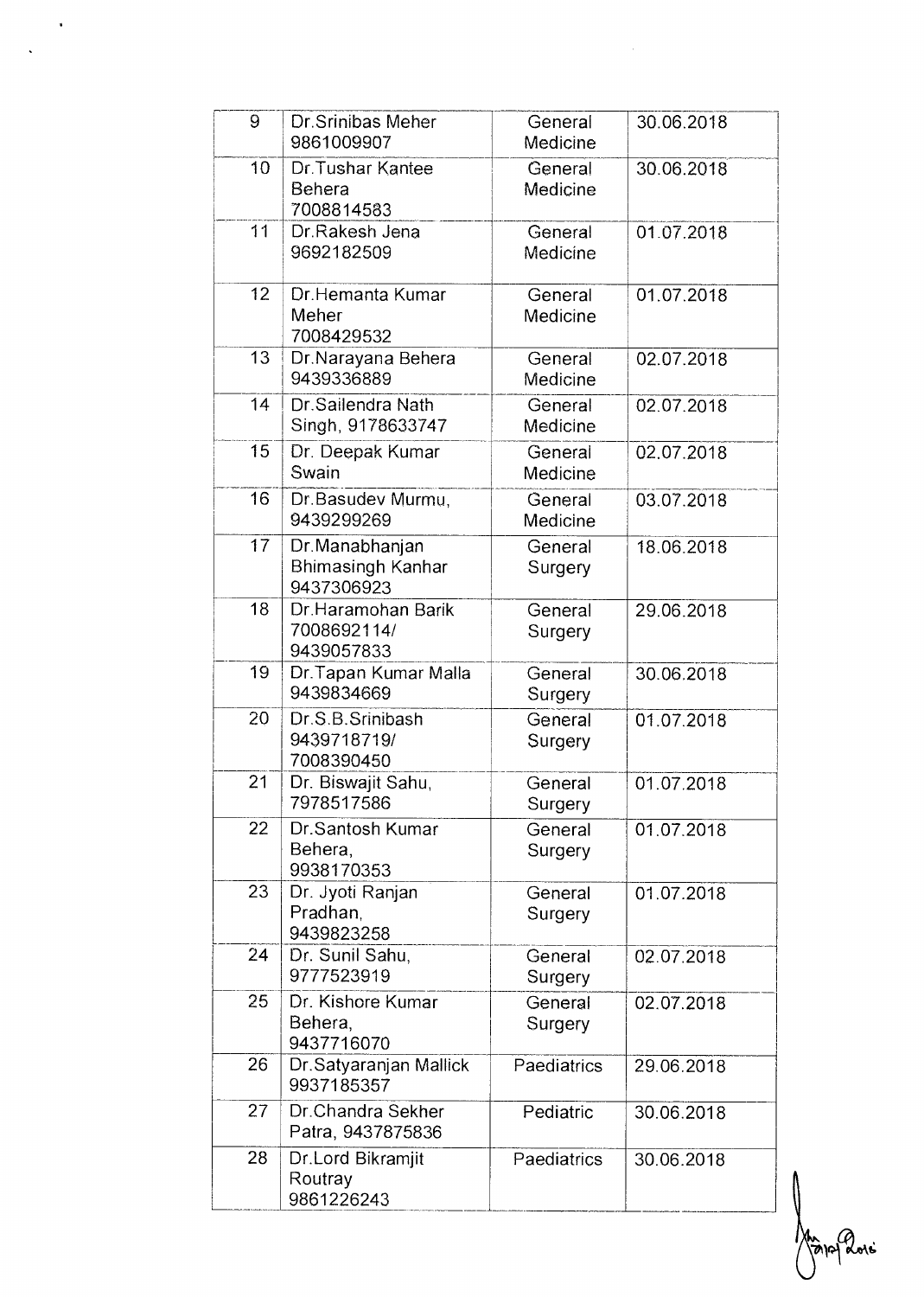| 29              | Dr.Prakash Chandra<br>Sahu<br>9937705671            | Anesthesiology 01.07.2018 |                     |
|-----------------|-----------------------------------------------------|---------------------------|---------------------|
| 30              | Dr.Ambika Prasad<br>Tripathy, 9439127151            | Anesthesiology            | 02.07.2018          |
| $\overline{31}$ | Dr.Biswanath Sa<br>8455011680                       | Anesthesiology            | 02.07.2018          |
| 32              | Dr.Santosh Kumar Pati<br>8917200268                 | ENT                       | 30.06.2018          |
| 33              | Dr.Rajat Kumar Dash<br>9437426189                   | ENT                       | 30.06.2018<br>(A.F) |
| 34              | Dr.Pravat Kusum<br>Mahapatra.<br>8280083107         | Orthopedics               | 29.06.2018          |
| 35              | Dr.Amlan Dash<br>9692313051                         | Orthopedics               | 01.07.2018          |
| 36              | Dr.Sanket Mishra<br>9853819189                      | Orthopedics               | 01.07.2018          |
| 37              | Dr.Aditya Mahapatra<br>8457878111                   | Orthopedics               | 02.07.2018          |
| 38              | Dr. Sapneswar Behera                                | $\overline{O & G}$        | 27.06.2018          |
| 39              | Dr. Kishore Chandra<br>Mohapatra,<br>8895484476     | O & G                     | 29.06.2018          |
| 40              | Dr.Narottam Rath                                    | O & G                     | 30.06.2018          |
| 41              | Dr. Pramoda Kumar<br>Sahoo,<br>9583283346           | O & G                     | 01.07.2018          |
| 42              | Dr.Keshaba Panigrahi<br>9437780435                  | Radiodiagnosis            | 02.07.2018          |
| 43              | Dr. Kishore Choudhury,<br>8249767641<br>/9437054809 | Radiodiagnosis 02.07.2018 |                     |

By order of the Commissioner-cum-Secretary to Govt.

بر<br>أ Additional Secretaly to Government